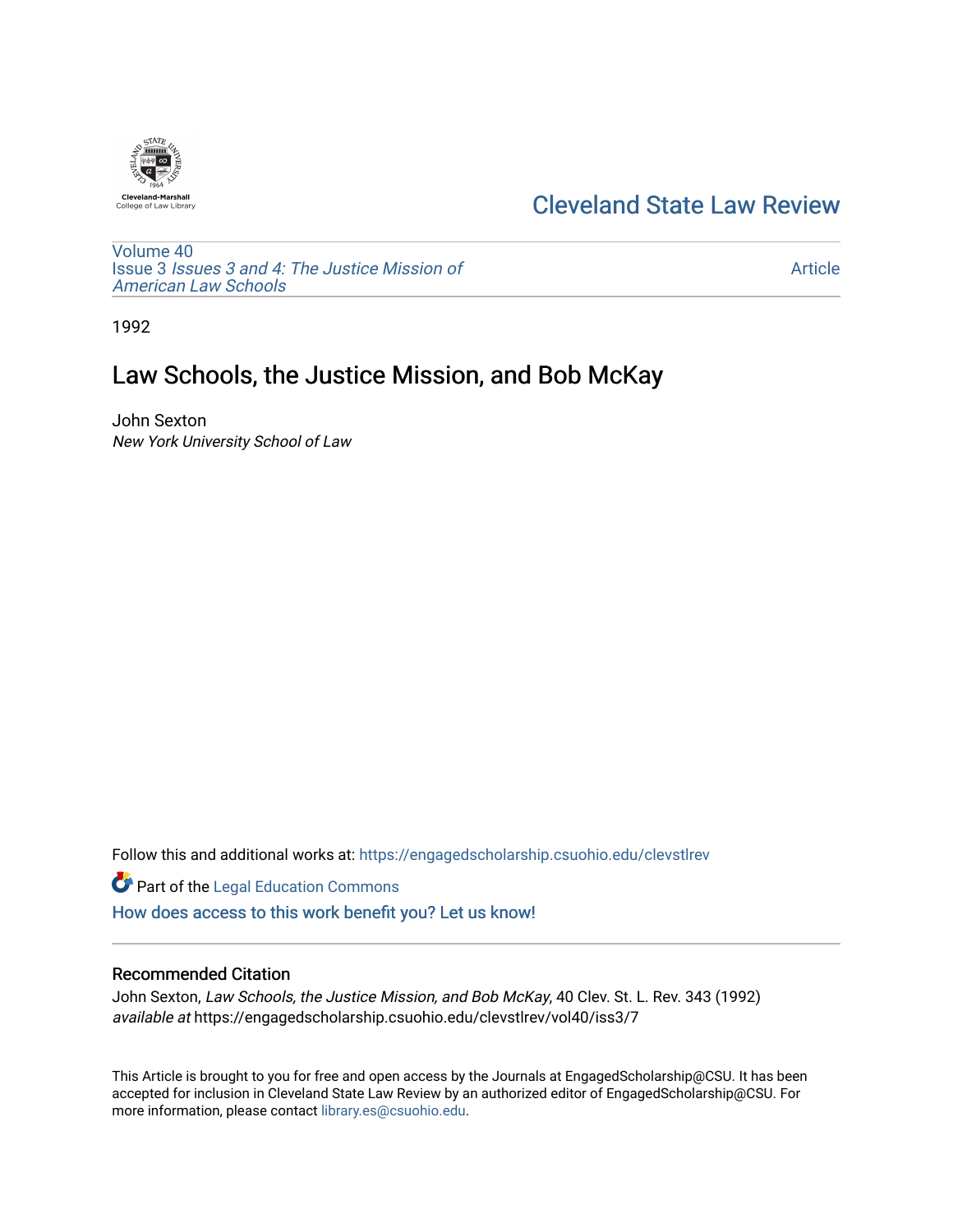### LAW SCHOOLS, **THE JUSTICE MISSION, AND** BOB MCKAY

### **JOHN SEXTON**<sup>1</sup>

I am privileged to be a linear descendant of Bob McKay and Norman Redlich. They are part of a line of great **NYU** Law School deans committed to the "justice mission." **I** am emboldened to speak today only because I represent the tradition they established and nurtured. Let me begin with a few general observations.

The first concerns the basic pedagogical theory which drives the way we conduct legal education. From the moment George Wythe began to teach law, we who are in legal academe were condemned to a kind of institutional schizophrenia which still exists and which confounds us as we try to understand and define our mission: law schools are professional schools in research universities; and thus have two masters. We must produce people prepared to practice at the very highest levels; and we must produce the kind of detached thinking that one associates with a great research institution.

Most of us were educated in the system created **by** Christopher Columbus Langdell: the casebook method. In creating the casebook method, Langdell took scientific inquiry as his model and applied the notion of scientific inquiry to legal analysis. He took the decisions of appellate judges as his raw material; and he assumed that if a young scholar studied closely a given corpus juris, he or she could master the "body of law." Langdell's notion was a version of Charles Eliot's "five-foot shelf," which Eliot captured in Harvard Classics. Culture, Eliot thought, could be captured in a given canon; so also legal culture, Langdell thought, could be captioned in a given canon.

Traditional legal education very well achieves a certain rigor of analysis. Regardless of the legitimate criticisms that can be made of the inadequacies of legal education, we should not underestimate the reality that the traditional casebook method of instruction stands with the close study of philosophical and scriptural texts in rigor of analysis. In many ways, scholars of the law are the envy of other disciplines because a legal education imparts such a rigorous and focused methodology. As we pursue other goals, we must not forfeit the special and positive attributes of what we already have.

Having said this, it is still startling that Langdell's method enjoys the pervasive dominance of legal education that it does. For many institutions, it is virtually the single mode of instruction; and even where inroads have been made, the casebook method maintains a dominant position. This state of affairs is particularly startling because in some ways the intellectual justification and underpinnings of Langdell's method have collapsed. First, as an empirical

<sup>1</sup>Dean, New York University School of Law.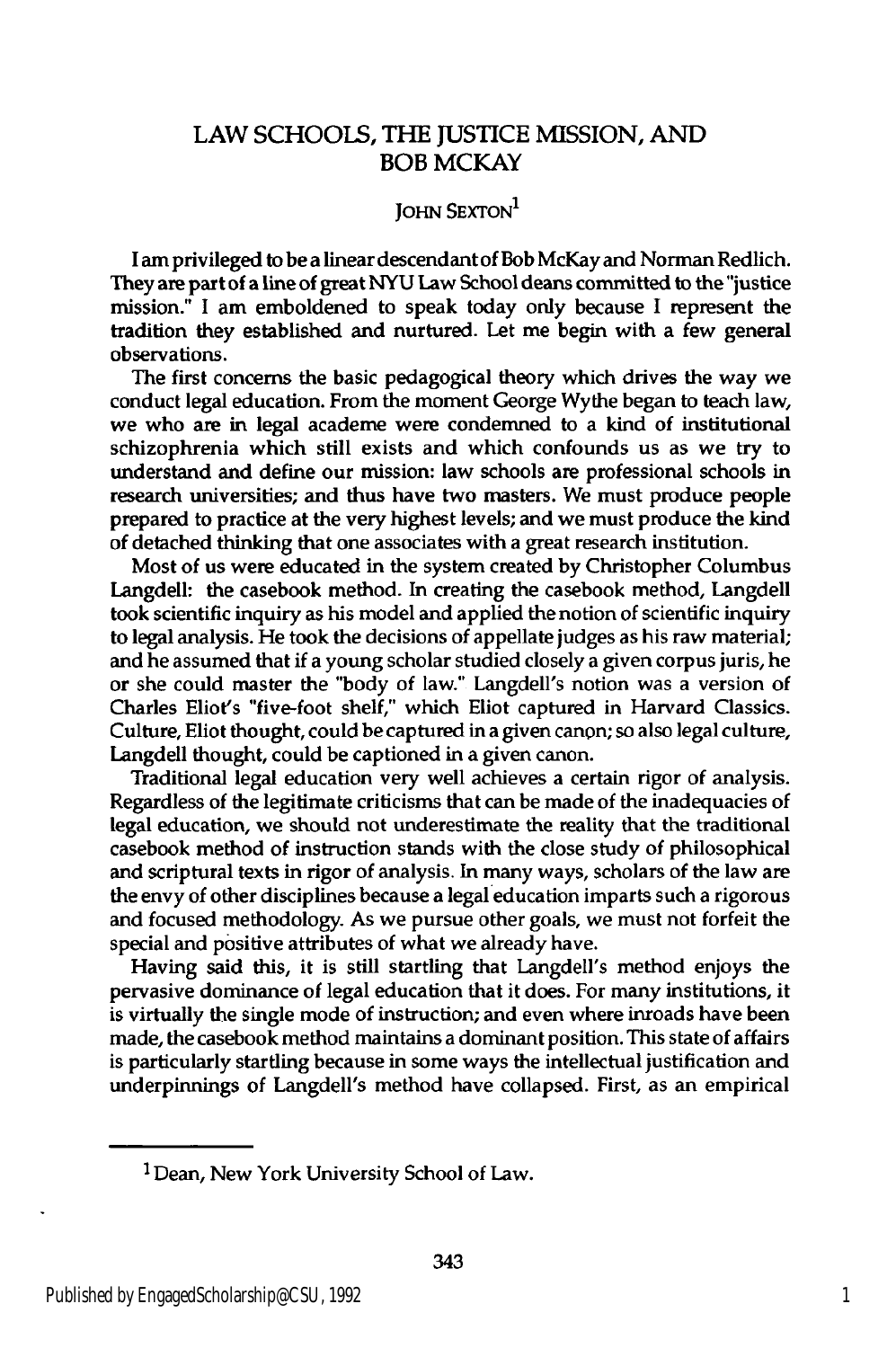matter the corpus juris is now so vast that it is uncontrollable, surely it cannot be captured in a five foot shelf. And, second, even if one could achieve a mastery of the entire corpus juris at a particular moment, one's knowledge would be irrelevant in only a few years. In short, the notion of a static corpus juris which provided the foundation upon which Langdell built his model is impossible to maintain.

Let me move to another general observation. Just as the pedagogical theory which drives legal education has been changing, so also the demographics of our students are changing. We must be mindful that, for better or for worse, law schools are now drawing a disproportionately high share of the best students in the country. The top students are not going to medical school, they are not going to business school and they certainly are not pursuing Ph.D.'s  at least not in the numbers in which our society needs. We therefore are being entrusted with a great many of society's brightest people. First, this simple fact affects pedagogy. These bright people master the legal analysis taught **by** the casebook method quickly, certainly **by** the end of the first year (or, if they are a bit off the pace **by** the end of a year and a half). They also learn rapidly that the law is not revealed truth, and that there are complex factors which create a rule of law. They know that law ultimately is a derivative discipline. They learn that ultimately traditional doctrine breaks through the doctrinal boundaries into a vacuum, and that there must be some external referent point **by** which to anchor doctrine. That referent point may be religion, philosophy, economics, anthropology, sociology, or some other discipline. The referent point must be there to justify legal rules.

Our law students also **learn** very quickly that the cases they study are not about real people while the practice of law is about real people. To the extent that a career in the law is attractive to most of them, it is because they feel that as a discipline, law might make a positive difference. To the extent we rely on the Langdellian model, however, we present them with reified sets of facts in unemotional, filtered terms. We also teach them almost exclusively from the pathological cases. Thus their learning is disconnected from the reality of what most lawyers do most of the time.

In response to this shortcoming we have begun to develop other modes of education. We are developing multidisciplinary studies with the goal of teaching our students how to find and use the referent disciplines even if they are not trained in those disciplines, and to do so in a way that connects them to the principles, insights and methods of those referent disciplines.

At the same time, and from a different direction, we have begun to use what **I** call, "situational education," most readily seen in clinical courses. In situational education, we start the student not in an appellate court but in a human situation. We therefore force the student to respond right at the threshold to the question: "What is it that **I** as a lawyer should do in this situation?"

These two supplements (not replacements, but supplements) to the casebook method are essential parts of the legal education of the future that must come to our law schools. Indeed, in my view, *only* if we supplement the casebook method with these tools can we justify asking our students to spend three years with us.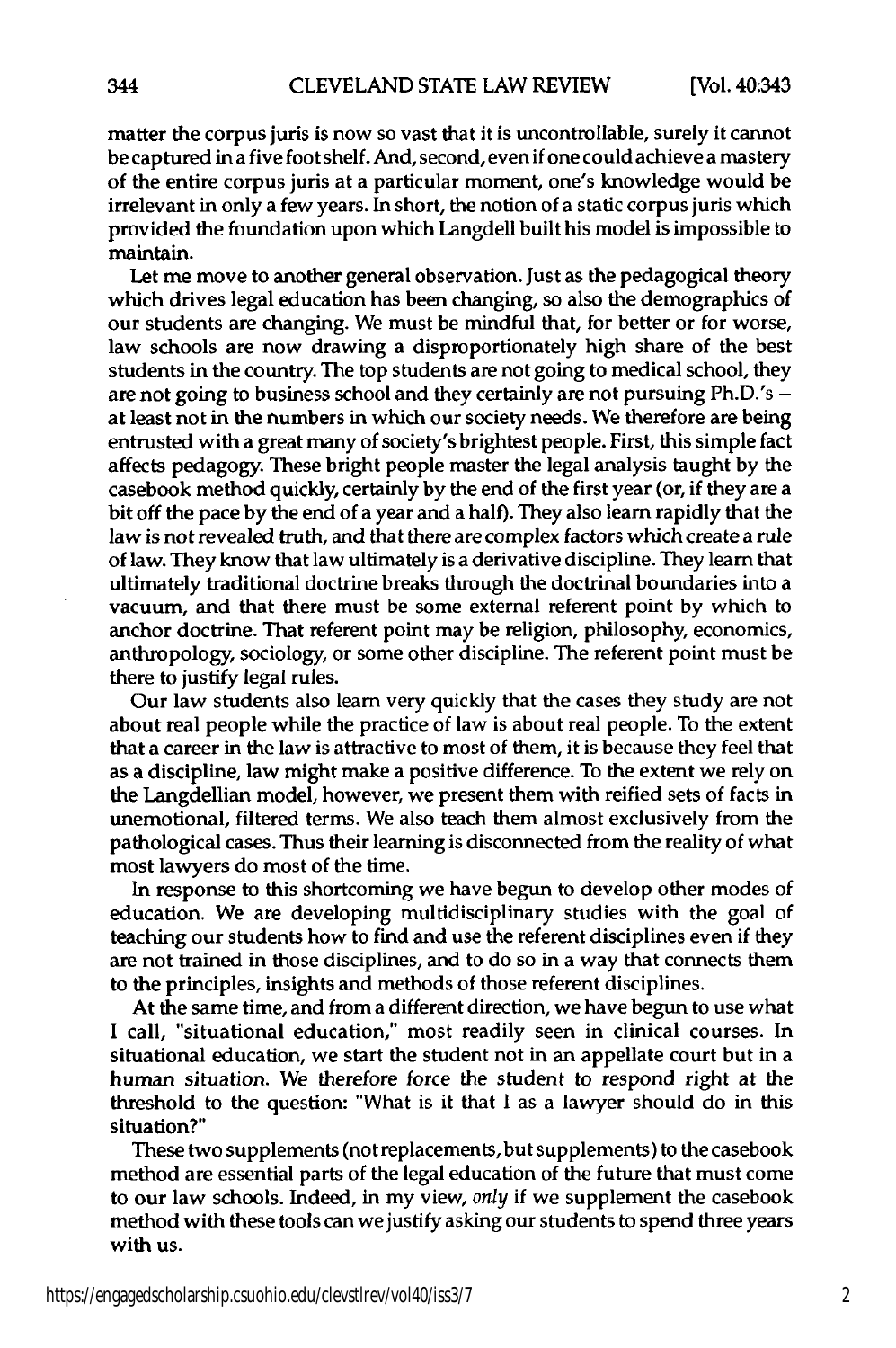One final general observation: Even the way we use the casebook method must change. Specifically, to the extent we rely on the casebook method, we should insist that students go deeply into general subject areas over their three years of study. For example, instead of taking several basic statutory courses (or common law courses, or procedural courses), the student should attack a given statute (or a given common law area, and so on) more and more deeply over three years. It does not matter whether the statute is tax or labor law or environmental law; the essential thing is learning fundamentally and deeply how to deal with a statute, a skill which later will be transportable to other statutes.

The general points I have made link to the justice mission of law schools. That mission demands that students be exposed to what lawyers do in the lives of people on the one hand and to the need for reference to normative disciplines on the other. And the justice mission requires that they be steeped deeply in the law. Lawyers are empowered within our society at a time when our institutions either have crumbled or are in the process of crumbling. The role of the lawyer as civil priest is extremely important. We must inculcate in our students, especially these special students who are entrusted to us these days, their vital role as civil priest. They must be made to understand the empowerment granted **by** a law degree. They have to be made to understand that whether they choose to toil in the largest of the large firms or in a single lawyer office for migrants in the smallest town in Texas, they must use for the good their training and knowledge of this special domain of our society, and they must anchor their practice in values. When we move away from the exclusive reliance on the depersonalized, pseudo-scientific method of the casebook, and move into situational leaming and multidisciplinary work, we will fulfill this justice function better.

Bob McKay not only personified the ideal to which we should aspire for each of our students, but also understood the general points **I** have made and nurtured each of the developments **I** have suggested; indeed, many of these developments were first seen at **NYU** during his tenure as Dean. **By** dedicating this conference to him, you signal not only that he was a special person and a great public servant, but also that he understood the connections **I** have described. And, theory aside, you have captured aptly the justice mission of American law schools: produce more persons like Bob McKay.